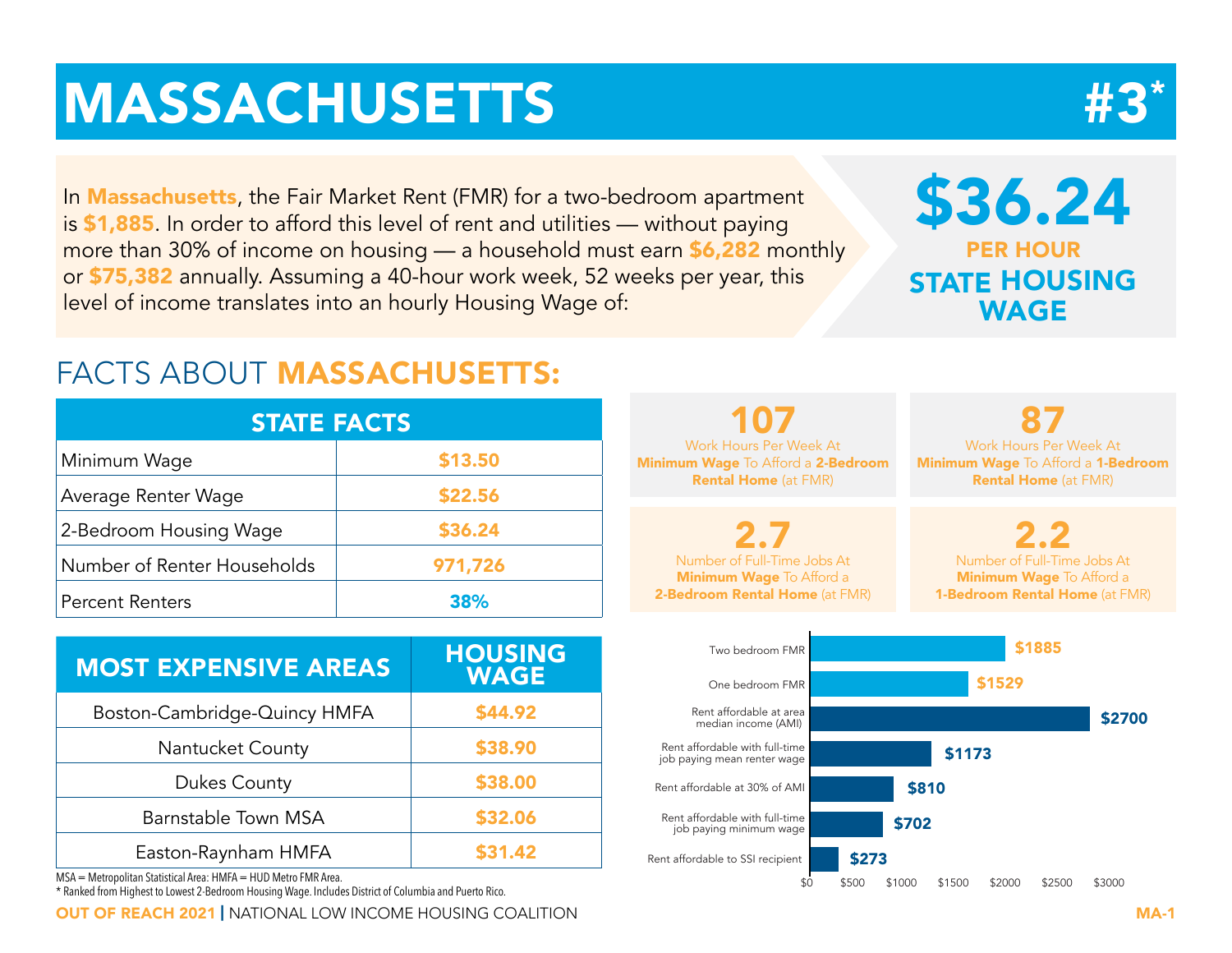# TOWNS WITHIN MASSACHUSETTS FMR AREAS

# BARNSTABLE TOWN, MA MSA

#### BARNSTABLE COUNTY

Barnstable Town city, Bourne town, Brewster town, Chatham town, Dennis town, Eastham town, Falmouth town, Harwich town, Mashpee town, Orleans town, Provincetown town, Sandwich town, Truro town, Wellfleet town, Yarmouth town

# BERKSHIRE COUNTY, MA (PART) HMFA

#### BERKSHIRE COUNTY

Alford town, Becket town, Clarksburg town, Egremont town, Florida town, Great Barrington town, Hancock town, Monterey town, Mount Washington town, New Ashford town, New Marlborough town, North Adams city, Otis town, Peru town, Sandisfield town, Savoy town, Sheffield town, Tyringham town, Washington town, West Stockbridge town, Williamstown town, Windsor town

# BOSTON-CAMBRIDGE-QUINCY, MA-NH HMFA

#### ESSEX COUNTY

Amesbury town, Beverly city, Danvers town, Essex town, Gloucester city, Hamilton town, Ipswich town, Lynn city, Lynnfield town, Manchester-by-the-Sea town, Marblehead town, Middleton town, Nahant town, Newbury town, Newburyport city, Peabody city, Rockport town, Rowley town, Salem city, Salisbury town, Saugus town, Swampscott town, Topsfield town, Wenham town

#### MIDDLESEX COUNTY

Acton town, Arlington town, Ashby town, Ashland town, Ayer town, Bedford town, Belmont town, Boxborough town, Burlington town, Cambridge city, Carlisle town, Concord town, Everett city, Framingham town, Holliston town, Hopkinton town, Hudson town, Lexington town, Lincoln town, Littleton town, Malden city, Marlborough city, Maynard town, Medford city, Melrose city, Natick town, Newton city, North Reading town, Reading town, Sherborn town, Shirley town, Somerville city, Stoneham town, Stow town, Sudbury town, Townsend town, Wakefield town, Waltham city, Watertown city, Wayland town, Weston town, Wilmington town, Winchester town, Woburn city

#### NORFOLK COUNTY

Bellingham town, Braintree Town city, Brookline town, Canton town, Cohasset town, Dedham town, Dover town, Foxborough town, Franklin Town city, Holbrook town, Medfield town, Medway town, Millis town, Milton town, Needham town, Norfolk town, Norwood town, Plainville town, Quincy city, Randolph town, Sharon town, Stoughton town, Walpole town, Wellesley town, Westwood town, Weymouth Town city, Wrentham town

#### PLYMOUTH COUNTY

Carver town, Duxbury town, Hanover town, Hingham town, Hull town, Kingston town, Marshfield town, Norwell town, Pembroke town, Plymouth town, Rockland town, Scituate town, Wareham town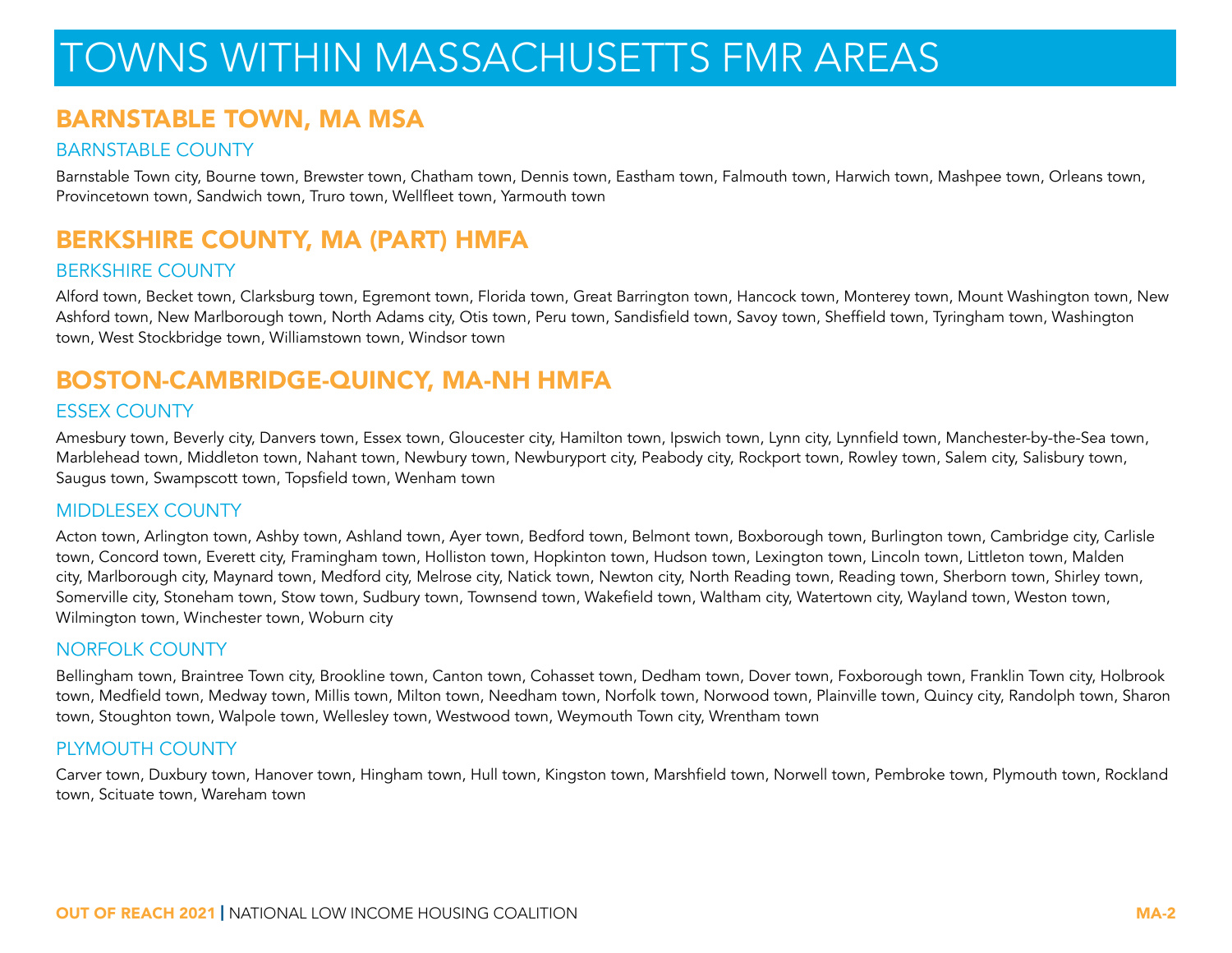# BROCKTON, MA HMFA

NORFOLK COUNTY

Avon town

### PLYMOUTH COUNTY

Abington town, Bridgewater town, Brockton city, East Bridgewater town, Halifax town, Hanson town, Lakeville town, Marion town, Mattapoisett town, Middleborough town, Plympton town, Rochester town, West Bridgewater town, Whitman town

# EASTERN WORCESTER COUNTY, MA HMFA

#### WORCESTER COUNTY

Berlin town, Blackstone town, Bolton town, Harvard town, Hopedale town, Lancaster town, Mendon town, Milford town, Millville town, Southborough town, Upton town

# EASTON-RAYNHAM, MA HMFA

BRISTOL COUNTY

Easton town, Raynham town

## FITCHBURG-LEOMINSTER, MA HMFA

#### WORCESTER COUNTY

Ashburnham town, Fitchburg city, Gardner city, Leominster city, Lunenburg town, Templeton town, Westminster town, Winchendon town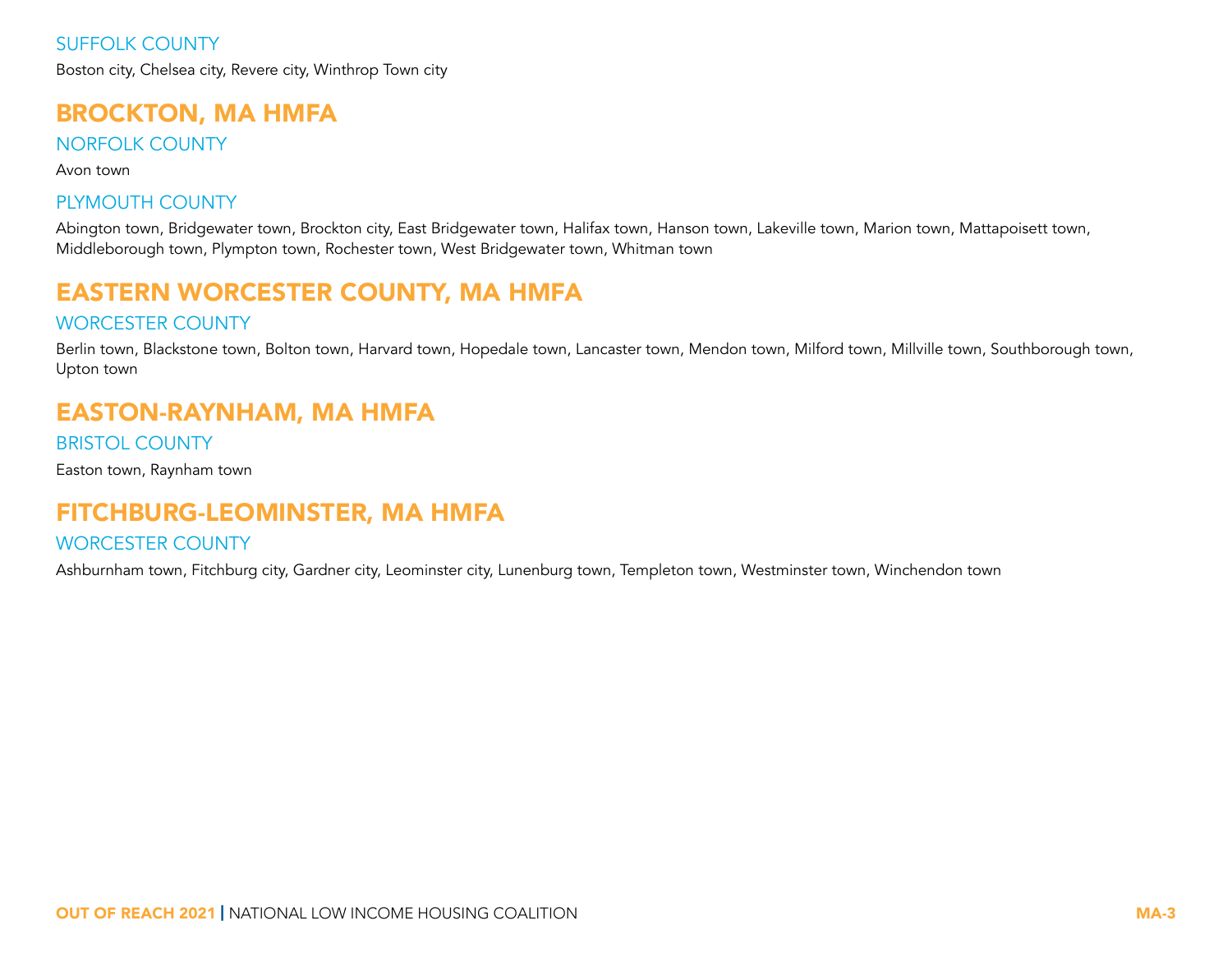# LAWRENCE, MA-NH HMFA

### ESSEX COUNTY

Andover town, Boxford town, Georgetown town, Groveland town, Haverhill city, Lawrence city, Merrimac town, Methuen city, North Andover town, West Newbury town

# LOWELL, MA HMFA

### MIDDLESEX COUNTY

Billerica town, Chelmsford town, Dracut town, Dunstable town, Groton town, Lowell city, Pepperell town, Tewksbury town, Tyngsborough town, Westford town

# NEW BEDFORD, MA HMFA

BRISTOL COUNTY

Acushnet town, Dartmouth town, Fairhaven town, Freetown town, New Bedford city

# PITTSFIELD, MA HMFA

#### BERKSHIRE COUNTY

Adams town, Cheshire town, Dalton town, Hinsdale town, Lanesborough town, Lee town, Lenox town, Pittsfield city, Richmond town, Stockbridge town

# PROVIDENCE-FALL RIVER, RI-MA HMFA

#### BRISTOL COUNTY

Attleboro city, Fall River city, North Attleborough town, Rehoboth town, Seekonk town, Somerset town, Swansea town, Westport town

# SPRINGFIELD, MA HMFA

#### HAMPDEN COUNTY

Agawam Town city, Blandford town, Brimfield town, Chester town, Chicopee city, East Longmeadow town, Granville town, Hampden town, Holland town, Holyoke city, Longmeadow town, Ludlow town, Monson town, Montgomery town, Palmer Town city, Russell town, Southwick town, Springfield city, Tolland town, Wales town, West Springfield Town city, Westfield city, Wilbraham town

#### HAMPSHIRE COUNTY

Amherst town, Belchertown town, Chesterfield town, Cummington town, Easthampton Town city, Goshen town, Granby town, Hadley town, Hatfield town, Huntington town, Middlefield town, Northampton city, Pelham town, Plainfield town, South Hadley town, Southampton town, Ware town, Westhampton town, Williamsburg town, Worthington town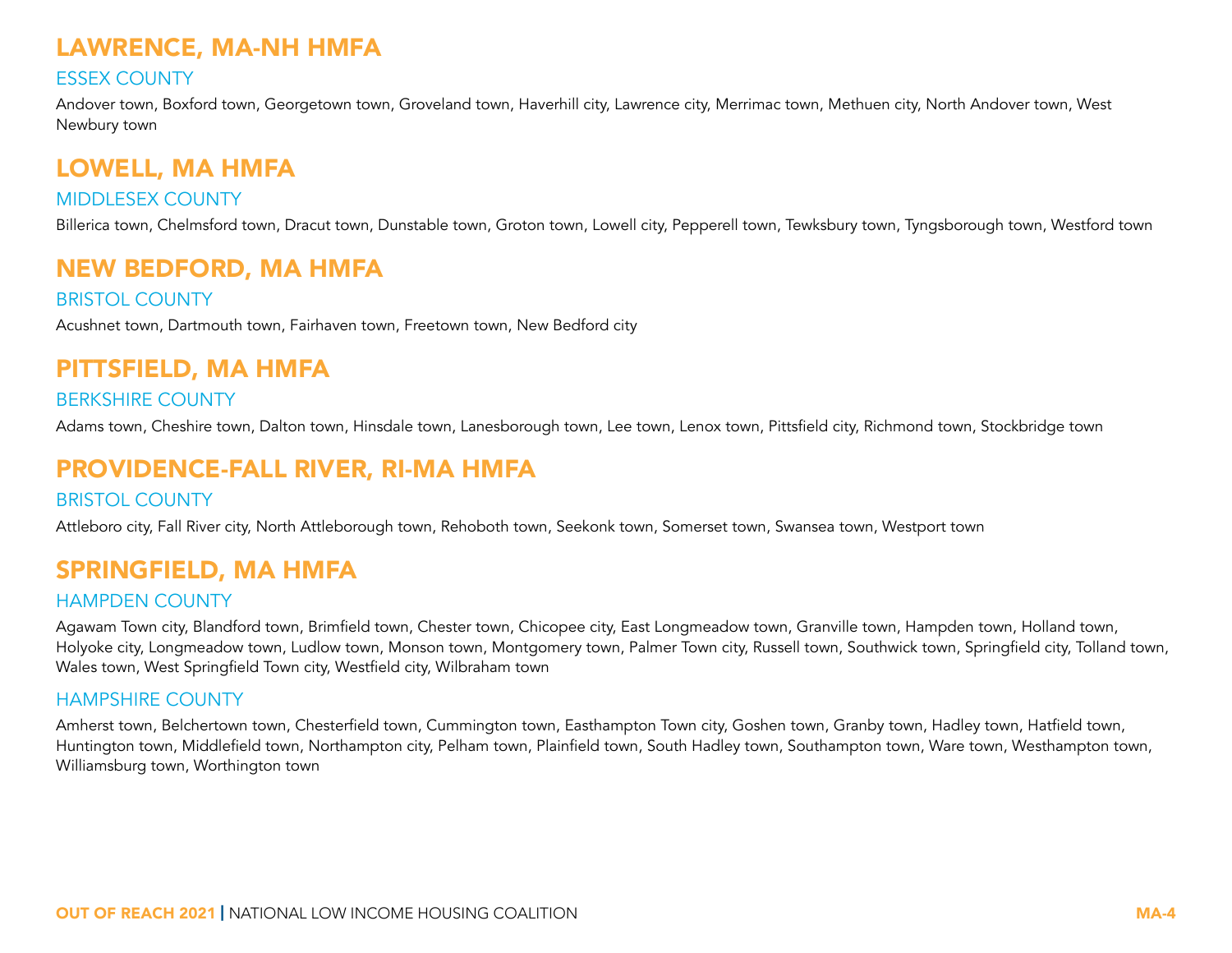# TAUNTON-MANSFIELD-NORTON, MA HMFA

#### BRISTOL COUNTY

Berkley town, Dighton town, Mansfield town, Norton town, Taunton city

# WESTERN WORCESTER COUNTY, MA HMFA

#### WORCESTER COUNTY

Athol town, Hardwick town, Hubbardston town, New Braintree town, Petersham town, Phillipston town, Royalston town, Warren town

# WORCESTER, MA HMFA

#### WORCESTER COUNTY

Auburn town, Barre town, Boylston town, Brookfield town, Charlton town, Clinton town, Douglas town, Dudley town, East Brookfield town, Grafton town, Holden town, Leicester town, Millbury town, North Brookfield town, Northborough town, Northbridge town, Oakham town, Oxford town, Paxton town, Princeton town, Rutland town, Shrewsbury town, Southbridge Town city, Spencer town, Sterling town, Sturbridge town, Sutton town, Uxbridge town, Webster town, West Boylston town, West Brookfield town, Westborough town, Worcester city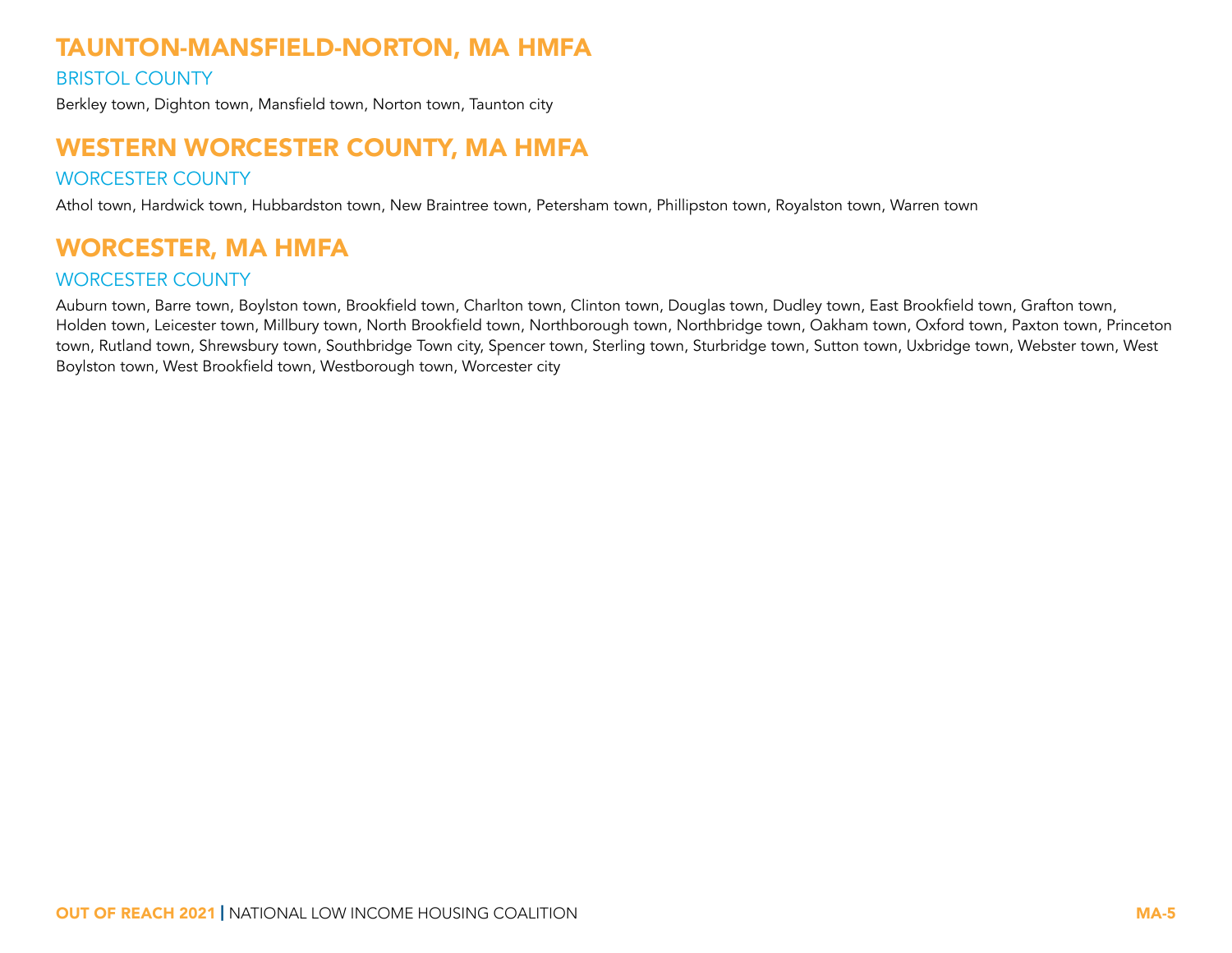**MASSACHUSETTS** 

#### **FY21 HOUSING HOUSING COSTS**

# **AREA MEDIAN RENTERS**

|                                | <b>INCOME (AMI)</b><br><b>WAGE</b>               |                    |                                                             |                                                                           |                            |                                                   |                      |                                               |                   |                                                                |                                                         |                                                         |                                                                             |
|--------------------------------|--------------------------------------------------|--------------------|-------------------------------------------------------------|---------------------------------------------------------------------------|----------------------------|---------------------------------------------------|----------------------|-----------------------------------------------|-------------------|----------------------------------------------------------------|---------------------------------------------------------|---------------------------------------------------------|-----------------------------------------------------------------------------|
|                                | Hourly wage<br>necessary to afford<br>2 BR1 FMR2 | 2 BR<br><b>FMR</b> | Annual<br>income<br>needed to<br>afford 2<br><b>BMR FMR</b> | Full-time<br>jobs at<br>minimum<br>wage to afford<br>2BR FMR <sup>3</sup> | Annual<br>AMI <sup>4</sup> | Monthly rent<br>affordable<br>at AMI <sup>5</sup> | 30%<br>of AMI        | Montly rent<br>affordable<br>at 30%<br>of AMI | Renter            | % of total<br>households households<br>(2015-2019) (2015-2019) | Estimated<br>hourly<br>mean<br>renter<br>wage<br>(2021) | Monthly<br>rent<br>affordable<br>at mean<br>renter wage | Full-time<br>jobs at mean<br>renter wage<br>needed to<br>afford<br>2 BR FMR |
|                                |                                                  |                    |                                                             |                                                                           |                            |                                                   |                      |                                               |                   |                                                                |                                                         |                                                         |                                                                             |
| Massachusetts                  |                                                  |                    |                                                             |                                                                           |                            |                                                   |                      |                                               |                   |                                                                |                                                         |                                                         |                                                                             |
| <b>Combined Nonmetro Areas</b> | \$36.24<br>\$27.34                               | \$1,885<br>\$1,422 | \$75,382<br>\$56,871                                        | 2.7<br>2.0                                                                | \$107,985<br>\$90,102      | \$2,700<br>\$2,253                                | \$32,395<br>\$27,031 | \$810<br>\$676                                | 971,726<br>12,556 | 38%<br>31%                                                     | \$22.56<br>\$13.93                                      | \$1,173<br>\$724                                        | 1.6<br>$2.0\,$                                                              |
| Metropolitan Areas             |                                                  |                    |                                                             |                                                                           |                            |                                                   |                      |                                               |                   |                                                                |                                                         |                                                         |                                                                             |
| <b>Barnstable Town MSA</b>     | \$32.06                                          | \$1,667            | \$66,680                                                    | 2.4                                                                       | \$89,300                   | \$2,233                                           | \$26,790             | \$670                                         | 19,036            | 20%                                                            | \$13.27                                                 | \$690                                                   | 2.4                                                                         |
| Berkshire County (part) HMFA   | \$22.60                                          | \$1,175            | \$47,000                                                    | 1.7                                                                       | \$83,900                   | \$2,098                                           | \$25,170             | \$629                                         | 4,824             | 25%                                                            | \$12.62                                                 | \$656                                                   | 1.8                                                                         |
| Boston-Cambridge-Quincy HMFA   | \$44.92                                          | \$2,336            | \$93,440                                                    | 3.3                                                                       | \$120,800                  | \$3,020                                           | \$36,240             | \$906                                         | 542,653           | 41%                                                            | \$27.26                                                 | \$1,418                                                 | 1.6                                                                         |
| <b>Brockton HMFA</b>           | \$30.00                                          | \$1,560            | \$62,400                                                    | 2.2                                                                       | \$106,000                  | \$2,650                                           | \$31,800             | \$795                                         | 25,882            | 29%                                                            | \$11.91                                                 | \$620                                                   | 2.5                                                                         |
| Eastern Worcester County HMFA  | \$24.35                                          | \$1,266            | \$50,640                                                    | 1.8                                                                       | \$126,500                  | \$3,163                                           | \$37,950             | \$949                                         | 6,796             | 20%                                                            | \$14.49                                                 | \$754                                                   | 1.7                                                                         |
| Easton-Raynham HMFA            | \$31.42                                          | \$1,634            | \$65,360                                                    | 2.3                                                                       | \$128,300                  | \$3,208                                           | \$38,490             | \$962                                         | 2,921             | 21%                                                            | \$13.34                                                 | \$694                                                   | 2.4                                                                         |
| Fitchburg-Leominster HMFA      | \$20.58                                          | \$1,070            | \$42,800                                                    | 1.5                                                                       | \$90,700                   | \$2,268                                           | \$27,210             | \$680                                         | 20,797            | 37%                                                            | \$14.49                                                 | \$754                                                   | 1.4                                                                         |
| Lawrence HMFA                  | \$28.35                                          | \$1,474            | \$58,960                                                    | 2.1                                                                       | \$105,400                  | \$2,635                                           | \$31,620             | \$791                                         | 40,435            | 39%                                                            | \$15.21                                                 | \$791                                                   | 1.9                                                                         |
| Lowell HMFA                    | \$29.75                                          | \$1,547            | \$61,880                                                    | 2.2                                                                       | \$112,900                  | \$2,823                                           | \$33,870             | \$847                                         | 35,478            | 31%                                                            | \$28.16                                                 | \$1,464                                                 | 1.1                                                                         |
| New Bedford HMFA               | \$19.46                                          | \$1,012            | \$40,480                                                    | 1.4                                                                       | \$74,500                   | \$1,863                                           | \$22,350             | \$559                                         | 28,143            | 44%                                                            | \$13.34                                                 | \$694                                                   | 1.5                                                                         |
| Pittsfield HMFA                | \$22.17                                          | \$1,153            | \$46,120                                                    | 1.6                                                                       | \$85,000                   | \$2,125                                           | \$25,500             | \$638                                         | 12,061            | 34%                                                            | \$12.62                                                 | \$656                                                   | 1.8                                                                         |
| Providence-Fall River HMFA     | \$22.08                                          | \$1,148            | \$45,920                                                    | 1.6                                                                       | \$86,500                   | \$2,163                                           | \$25,950             | \$649                                         | 38,230            | 39%                                                            | \$13.34                                                 | \$694                                                   | 1.7                                                                         |
| Springfield MSA                | \$21.71                                          | \$1,129            | \$45,160                                                    | 1.6                                                                       | \$81,700                   | \$2,043                                           | \$24,510             | \$613                                         | 89,252            | 37%                                                            | \$12.19                                                 | \$634                                                   | 1.8                                                                         |
| Taunton-Mansfield-Norton HMFA  | \$24.29                                          | \$1,263            | \$50,520                                                    | 1.8                                                                       | \$94,000                   | \$2,350                                           | \$28,200             | \$705                                         | 12,110            | 28%                                                            | \$13.34                                                 | \$694                                                   | 1.8                                                                         |
| Western Worcester County HMFA  | \$18.77                                          | \$976              | \$39,040                                                    | 1.4                                                                       | \$87,400                   | \$2,185                                           | \$26,220             | \$656                                         | 2,616             | 23%                                                            | \$14.49                                                 | \$754                                                   | 1.3                                                                         |
| Worcester HMFA                 | \$27.88                                          | \$1,450            | \$58,000                                                    | 2.1                                                                       | \$98,800                   | \$2,470                                           | \$29,640             | \$741                                         | 77,936            | 37%                                                            | \$14.49                                                 | \$754                                                   | 1.9                                                                         |
| Counties                       |                                                  |                    |                                                             |                                                                           |                            |                                                   |                      |                                               |                   |                                                                |                                                         |                                                         |                                                                             |
| <b>Dukes County</b>            | \$38.00                                          | \$1,976            | \$79,040                                                    | 2.8                                                                       | \$104,700                  | \$2,618                                           | \$31,410             | \$785                                         | 1,872             | 28%                                                            | \$15.98                                                 | \$831                                                   | 2.4                                                                         |
|                                |                                                  |                    |                                                             |                                                                           |                            |                                                   |                      |                                               |                   |                                                                |                                                         |                                                         |                                                                             |

1: BR = Bedroom

2: FMR = Fiscal Year 2021 Fair Market Rent.

3: This calculation uses the higher of the county, state, or federal minimum wage, where applicable.

4: AMI = Fiscal Year 2021 Area Median Income

5: Affordable rents represent the generally accepted standard of spending not more than 30% of gross income on gross housing costs.